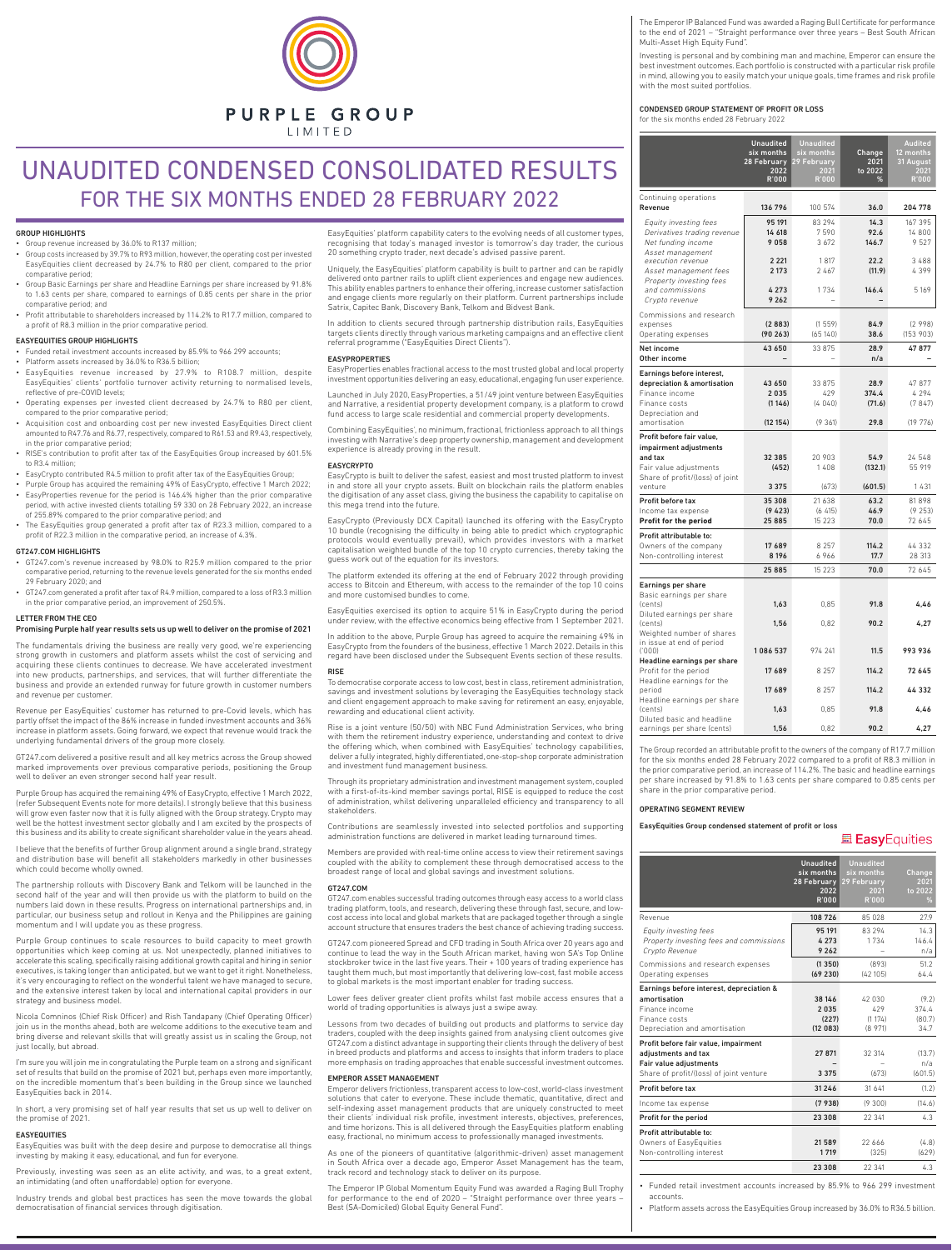- EasyEquities Group revenue increased by 27.2% to R108.7 million.
- The graph below highlights in grey the impact of the elevated levels of trading activity induced by market volatility, related primarily to the impacts of the Covid-19 Pandemic ("Covid-19 Impact") on revenue.
- The Covid-19 Impact represents all revenue generated in excess of portfolio turnover levels experienced prior to the explosion of the Covid-19 pandemic i.e. FY 2018 and FY 2019 ("Normalised Revenue").
- The muted growth in revenue was expected and budgeted for on the expectation that trading levels would trend back towards Normalised Revenue levels.
- The increase in Normalised Revenue for the six months ended 28 February 2022, ignoring Covid-19 Impact (for both periods) would be 60.7% which is more in line with the increase in the number of investment accounts and platform assets.
- Operating expenses per invested client decreased by 24.7% to R80 per client, compared to the prior comparative period.
- The acquisition cost and onboarding cost per new invested EasyEquities Direct client amounted to R47.76 and R6.77, respectively, compared to R61.53 and R9.43, respectively, in the prior comparative period.
- Finance costs decreased by 80.7%, compared to the prior comparative period, as the loan due to Sanlam, totalling R28.8 million on 31 August 2021, was repaid in full on 15 September 2021.
- RISE's contribution to profit after tax of the EasyEquities Group increased by 601.5% to R3.4 million (being 50% of the profit after tax generated by RISE during the period). This result was driven by an 18.3% increase in revenue to R28.0 million and a 16.8% decrease in costs (as the prior year costs included various one-off costs) to R21.3 million.
- EasyCrypto contributed R4.5 million to profit after tax of the EasyEquities Group, off revenue generated of R9.3 million, which is a great result considering the lacklustre performance of Crypto currencies over the three months leading up to 28 February 2022.
- EasyProperties revenue for the period is 146.4% higher than the prior comparative period, with active invested clients totalling 59 330 at 28 February 2022, an increase of 255.8% compared to the prior comparative period.
- The EasyEquities group generated a profit after tax of R23.3 million, compared to a profit of R22.3 million in the comparative period, an increase of 4.3%.

# EasyEquities Group Revenue (R'000)



Property Investing Fees & Commissions

Crypto Revenue

**Equity Investing Revenue - Elevated Portfolio Turnover** Movement %

<GT247.COM>

# GT247.com condensed statement of profit or loss

#### Unaudite six months 28 Februar 2022 R'000 Unaudited six months 29 February 2021 R'000 Change 2021 to 2022 % Revenue 25 897 13 079 98.0 Derivatives trading revenue 14 618 7 590 92.6 Net funding income  $\vert$  9058 3672 146.7 Asset management execution revenue  $\vert$  2221 1817 22.2 Commissions and research expenses (1 513) (648) 133.5 Operating expenses (17 366) (16 883) 2.9 Earnings/(loss) before interest, depreciation & amortisation **7 018** (4 452) (257.6) Depreciation and amortisation (48) (354) (86.4) **Profit/(loss) before tax 6 970** (4 806) (245.0) Income tax (expense)/benefit (2 062) 1 545 (233.5) **Profit/(loss) for the period 4 908** (3 261) (250.5)

• GT247.com's revenue increased by 98.0% to R25.9 million, compared to the prior comparative period and is in line with the revenue generated for the six months ended 29 February 2020.

• The recovery of the revenue was driven by an increase in market volatility during the period.

• Operating expenses were again contained, only increasing by 2.9% compared to the prior comparative period.

• GT247.com generated a profit after tax of R4.9 million, compared to a loss of R3.3 million generated during the prior comparative period, an improvement of 250.5%.

# Emperor Asset Management condensed statement of profit or loss

|                                                                                                  | <b>EMPEROR</b><br>ASSET MANAGEMENT                             |                                                                       |                                |
|--------------------------------------------------------------------------------------------------|----------------------------------------------------------------|-----------------------------------------------------------------------|--------------------------------|
|                                                                                                  | <b>Unaudited</b><br>six months<br>28 February<br>2022<br>R'000 | <b>Unaudited</b><br>six months<br>29 February<br>2021<br><b>R'000</b> | Change<br>2021<br>to 2022<br>% |
| Revenue                                                                                          | 2 1 7 3                                                        | 2 4 6 7                                                               | (11.9)                         |
| Asset management fees                                                                            | 2 1 7 3                                                        | 2 4 6 7                                                               | (11.9)                         |
| Commissions and research expenses<br>Operating expenses                                          | (20)<br>(2339)                                                 | (18)<br>(2 119)                                                       | 11.1<br>10.4                   |
| (Loss)/earnings before interest,<br>depreciation & amortisation<br>Depreciation and amortisation | (186)<br>(16)                                                  | 330<br>(18)                                                           | (156.4)<br>(11.1)              |
| (Loss)/profit before fair value, impairment<br>adjustments and tax<br>Fair value adjustments     | (202)<br>(452)                                                 | 312<br>1408                                                           | (164.7)<br>(132.1)             |
| (Loss)/profit before tax                                                                         | (654)                                                          | 1720                                                                  | (138.0)                        |
| Income tax benefit/(expense)                                                                     | 191                                                            | (367)                                                                 | (152.0)                        |
| (Loss)/profit for the period                                                                     | (463)                                                          | 1353                                                                  | (134.2)                        |

Emperor Asset Management continues to pursue its stated strategy of driving retail distribution of its products through the EasyEquities platform and securing institutional assets to manage.

# Purple Group head office and investments condensed statement of profit or loss

PURPLE GROUP

| 2022<br>R'000          | 2021<br><b>R'000</b>     | Change<br>2021<br>to 2022<br>%          |
|------------------------|--------------------------|-----------------------------------------|
| (1328)                 | (4033)                   | (67.1)                                  |
| (1328)<br>(919)<br>(7) | (4033)<br>(2866)<br>(18) | (67.1)<br>(67.9)<br>(61.1)              |
| (2254)                 | (6917)                   | (67.4)                                  |
| 386                    | 1707                     | (77.4)                                  |
| (1868)                 | (5210)                   | (64.1)                                  |
|                        | 28 February              | six months<br>six months<br>29 February |

Operating expenses have been further absorbed into the relevant Group companies where the services are consumed, resulting in a 67.1% decrease in operating expenses.

The reduction in finance costs was primarily due to the conversion of the Serialong Debt to Equity during August 2021 and the reduction in the IDC debt.

# Segmental balance sheets

|                                         | and EAM<br>R'000 | GT247.com EasyEquities<br>R'000 | Head<br>Office and<br>Group Investments<br>R'000 | 2022<br><b>Total</b><br>R'000 |
|-----------------------------------------|------------------|---------------------------------|--------------------------------------------------|-------------------------------|
| As at 28 February 2022<br>Segment asset |                  |                                 |                                                  |                               |
| Non-current assets                      | 9 3 9 3          | 169 648                         | 292 547                                          | 471 588                       |
| Current assets                          | 73 688           | 242 102                         | 1 2 3 2                                          | 317 022                       |
| Total assets                            | 83 081           | 411 750                         | 293 779                                          | 788 610                       |
| Segment liabilities                     |                  |                                 |                                                  |                               |
| Non-current liabilities                 | 1 1 0 2          | 22 000                          | 4872                                             | 27974                         |
| Current liabilities                     | 54 564           | 207 591                         | 15 08 6                                          | 277 241                       |
| <b>Total liabilities</b>                | 55 666           | 229 591                         | 19 958                                           | 305 215                       |

# SUBSEQUENT EVENTS

Purple Group agreed to acquire the remaining 49% shareholding in EasyCrypto, from the founders of the business, Mr Earle Loxton, and Mr Michael Jordaan's investment vehicle, Montegray Capital (Pty) Ltd, for a purchase consideration of R61.3 million ("Purchase Consideration") ("EasyCrypto Buy-out").

For the six months ended 28 February 2022, the EasyCrypto business generated revenue of R9.3 million and a profit after tax of R4.5 million.

The purchase will be effective from 1 March 2022 and the Purchase Consideration will be settled through the issue of 24 509 804 Purple Group shares at an agreed price of R2.50 per share, which represents a 10% discount to the 30-day VWAP up to 28 February 2022. The shares will be listed and issued to the founders shortly after the Group's results for the six months ended 28 February 2022 have been released on SENS.

# Basis of preparation of the unaudited results

The unaudited condensed Group interim financial statements have been prepared in conformity with International Financial Reporting Standards (IFRS), the presentation and disclosure requirements of IAS 34 – Interim Financial Reporting, and Financial Reporting Pronouncements as issued by the Financial Reporting Standards Council, the requirements of the Companies Act of South Africa and the Listings Requirements of the JSE Limited. The areas that include significant judgements made by management in applying the Group's accounting policies, including the valuation techniques applied and key sources of estimation uncertainty used in fair value calculations were the same as those that were identified in the audited consolidated annual financial statements as at and for the year ended 31 August 2021, and which are available on the Company's website, at its registered office and upon request.

Accounting policies which comply with IFRS have been applied consistently by all entities in the Group and are consistent with those applied in the previous financial year.

The preparation of these unaudited condensed Group interim financial statements for the six months ended 28 February 2022 was supervised by the Financial Director, Gary van Dyk CA (SA) and have not been reviewed or reported on by the company's external auditors.

Any forward-looking statements contained in this announcement have not been reviewed or reported on by the Company's external auditors.

The directors take full responsibility for the preparation of the unaudited consolidated results for the six months ended 28 February 2022.

# On behalf of the board

Happy Ntshingila (Independent Non-executive Chairman)

Charles Savage (Chief Executive Officer) Gary van Dyk (Chief Financial and Operations Officer)

**Johannesburg**

# **11 April 2022**

CONSOLIDATED STATEMENT OF FINANCIAL POSITION

as at 28 February 2022

|                                                                                                                                                                       | <b>Unaudited</b><br>six months<br>28 February<br>2022<br>R'000                 | <b>Unaudited</b><br>six months<br>29 February<br>2021<br><b>R'000</b>  | <b>Audited</b><br>12 months<br>31 August<br>2021<br><b>R'000</b>               |
|-----------------------------------------------------------------------------------------------------------------------------------------------------------------------|--------------------------------------------------------------------------------|------------------------------------------------------------------------|--------------------------------------------------------------------------------|
| <b>ASSETS</b><br>Equipment<br>Intangible assets<br>Goodwill<br>Right of use asset<br>Investments<br>Investment in joint venture<br>Receivables<br>Deferred tax assets | 1 7 3 3<br>113 460<br>254 568<br>1981<br>18 2 2 4<br>8979<br>2 2 8 2<br>70 361 | 2437<br>86763<br>204 568<br>3 4 6 7<br>13781<br>4159<br>2954<br>54786  | 2 2 0 1<br>101 262<br>254 568<br>2724<br>18 2 2 4<br>5604<br>2 2 9 3<br>58 053 |
| <b>Total non-current assets</b>                                                                                                                                       | 471588                                                                         | 372 915                                                                | 444 929                                                                        |
| Trade and other receivables<br>Current tax receivable<br>Investments<br>Cash and cash equivalents                                                                     | 45845<br>1656<br>269 521                                                       | 46 037<br>1 3 3 3<br>1519<br>193 453                                   | 50 703<br>1591<br>258 316                                                      |
| <b>Total current assets</b>                                                                                                                                           | 317022                                                                         | 242 342                                                                | 310 610                                                                        |
| <b>Total assets</b>                                                                                                                                                   | 788 610                                                                        | 615 257                                                                | 755 539                                                                        |
| <b>EQUITY AND LIABILITIES</b><br>Share capital and premium<br>Accumulated loss<br>Equity component of compound financial<br>instrument<br>Other reserves              | 548 283<br>(163140)<br>32743                                                   | 494 026<br>(218610)<br>3496<br>40 4 2 6                                | 539 815<br>(182535)<br>31832                                                   |
| Equity attributable to owners                                                                                                                                         | 417886                                                                         | 319 338                                                                | 389 112                                                                        |
| Non-controlling interests                                                                                                                                             | 65 508                                                                         | 34 501                                                                 | 59019                                                                          |
| <b>Total equity</b>                                                                                                                                                   | 483394                                                                         | 353839                                                                 | 448 131                                                                        |
| Lease liability<br>Borrowings<br>Deferred tax liability                                                                                                               | 534<br>4872<br>22 568                                                          | 2505<br>9409<br>3 2 7 9                                                | 1562<br>7872<br>7280                                                           |
| <b>Total non-current liabilities</b>                                                                                                                                  | 27974                                                                          | 15 193                                                                 | 16714                                                                          |
| Client open position liability<br>Borrowings<br>Lease liability<br>Current tax payable<br>Trade and other payables<br>Bank overdraft                                  | 172572<br>6000<br>1971<br>1370<br>89 267<br>6062                               | 156 030<br>60 331<br>1652<br>$\overline{\phantom{a}}$<br>22794<br>5418 | 164 930<br>34822<br>1806<br>2415<br>82 855<br>3866                             |
| <b>Total current liabilities</b>                                                                                                                                      | 277 242                                                                        | 246 225                                                                | 290 694                                                                        |
| Total equity and liabilities                                                                                                                                          | 788 610                                                                        | 615 257                                                                | 755 539                                                                        |
| Net asset value per ordinary share (cents)                                                                                                                            | 35.56                                                                          | 31.79                                                                  | 33.73                                                                          |

CONSOLIDATED STATEMENT OF CASH FLOWS for the year ended 31 August 2022

|                                                                                                                                              | <b>Unaudited</b><br>six months<br>28 February<br>2022<br>R'000 | <b>Unaudited</b><br>six months<br>29 February<br>2021<br><b>R'000</b> | <b>Audited</b><br>12 months<br>31 August<br>2021<br><b>R'000</b> |
|----------------------------------------------------------------------------------------------------------------------------------------------|----------------------------------------------------------------|-----------------------------------------------------------------------|------------------------------------------------------------------|
| Cash flows generated by operating<br>activities                                                                                              |                                                                |                                                                       |                                                                  |
| Cash generated/(utilised) by operations<br>Tax (paid)/received<br>Finance income<br>Finance costs                                            | 62770<br>(7488)<br>2035<br>(995)                               | (22383)<br>429<br>(1907)                                              | 54 735<br>1 643<br>4 2 9 4<br>(3371)                             |
| Cash flows generated/(utilised) by<br>operating activities                                                                                   | 56 322                                                         | (23861)                                                               | 57 301                                                           |
| Cash flows from investing activities<br>Acquisition of intangible assets<br>Acquisition of subsidiary - EasyCrypto SA                        | (23077)                                                        | (17282)                                                               | (38182)                                                          |
| (Pty) Ltd                                                                                                                                    |                                                                |                                                                       | 1 2 7 8                                                          |
| Acquisition of equipment                                                                                                                     | (63)                                                           | (979)                                                                 | (593)                                                            |
| Repayment from joint venture<br>Proceeds from sale of investments                                                                            |                                                                | 4837                                                                  | 658<br>6 2 4 1                                                   |
| Cash flows utilised in investing activities                                                                                                  | (23140)                                                        | (13424)                                                               | (30598)                                                          |
| Cash flows from financing activities                                                                                                         |                                                                |                                                                       |                                                                  |
| Proceeds from the issue of share capital                                                                                                     | 8466                                                           | 12595                                                                 | 18 268                                                           |
| Repayment of staff loans relating to share<br>options exercised                                                                              | 11                                                             |                                                                       | 661                                                              |
| Dividend paid by EasyCrypto SA (Pty) Ltd                                                                                                     |                                                                |                                                                       | (1000)                                                           |
| Repayments of borrowings                                                                                                                     | (31822)                                                        | (1400)                                                                | (2936)                                                           |
| Repayments of lease liability                                                                                                                | (1014)                                                         | (719)                                                                 | (1928)                                                           |
| Cash flows (utilised)/generated by<br>financing activities                                                                                   | (24359)                                                        | 10476                                                                 | 13 065                                                           |
| Net increase/(decrease) in cash and<br>cash equivalents<br>Effect of foreign exchange on cash held<br>Cash and cash equivalents at beginning | 8823<br>186                                                    | (26809)<br>(413)                                                      | 39 768<br>(575)                                                  |
| of period                                                                                                                                    | 254 450                                                        | 215 257                                                               | 215 257                                                          |
| Cash and cash equivalents at the end of<br>the period                                                                                        | 263459                                                         | 188035                                                                | 254 450                                                          |